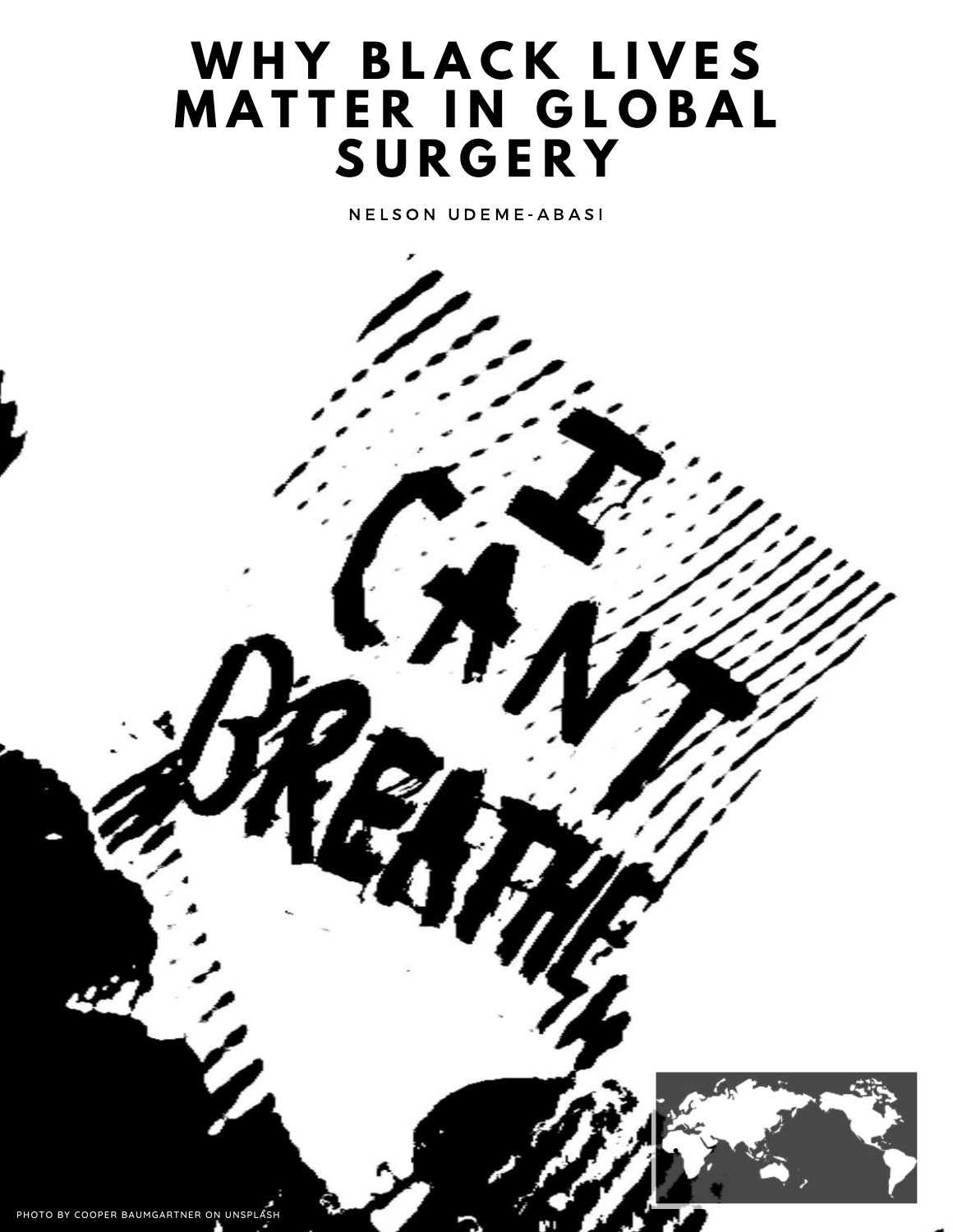In these tumultuous times, no single topic has been capable of capturing the attention of the glo b al p s y c h e t h a n t h a t o f in s tit u tio n al r a cis m – except of course COVID-19, which, in its q u a r a n tin e c o n u n d r u m s, h a s sim ply e m p h a siz e d uneasy truths about already established healthcare inequalities. And amidst the myriads of opinions and heartfelt expressions surrounding racism, there is a subtle global surgery archetype, rightly described by Aly s s a Scheiner et al. as "A Bold New Face of Colonialism" in the notable Global Surgery proc o n d e b a t e a r ticle.

So, what has Black Lives Matter got to do with global surgery? To answer this question, we could as well ask why black and ethnic minority populations in higher resource countries are faring poorly in the response to COVID-19 in comparison to their population averages? Or even more simply, just why is the access to safe surgery lacking in many low income countries? It may be that the answers are steeped in centuries of bygone history, or perhaps there remains institutionalized barriers to this day that are subtly or inadvertently preventing races, regions, populations to develop. POICES • TEN • SURGERY • 12<br>
In the been<br>
except<br>
except<br>
except<br>
durata<br>
durata<br>
means<br>
healt<br>
or surrous<br>
surrous<br>
So, wy<br>
alcohal<br>
colond<br>
colond<br>
point<br>
event<br>
except<br>
that index<br>
are surrous<br>
that index<br>
are surrous<br>

Indeed, black history has been devastating, but questioning why this is would force us to explore why slavery happened and the ironic savagery of colonialism and in turn we might be entrapped in the vicious cycle of blame games, pointing fingers, crying foul. What however is important is why such histories should be rebranded and used as a yardstick for justifying how black people are seen and treated. In the case of global surgery, the argument goes that what begins as a subtle phenomenon, if unchecked, would become a solid pressure